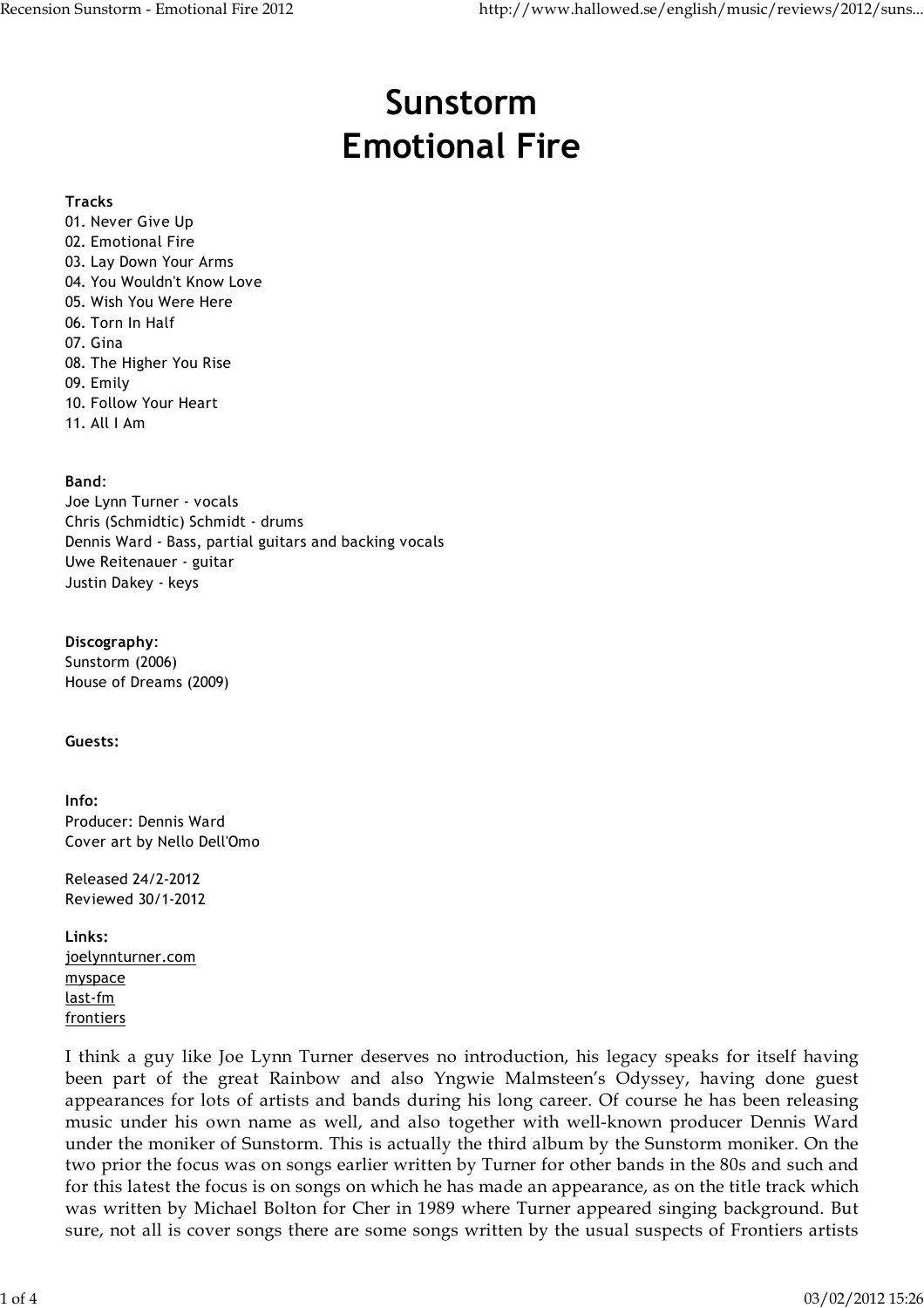like the guys from Vega and Daniel Palmqvist from Xorigin as well as Sören Kronkvist known amongst other for work with Issa. As you can see there is a lot of background stuff one can talk about, the cover art for example is a lovely piece made by the great italian artist Nello Dell'Omo who has done lots of covers for Frontiers bands. But impatiently you are now asking me to move along, please write something about the music.

Sure enough, I will.

For all of you who has heard Joe Lynn Turner before I do not think anything will take you by a massive amount of surprise, his voice is as good as it has ever been and the melodic hardrock music that he tends to sing on is also there very much recognisable. I heard immediately that it was a Joe Lynn Turner project already from the first song on this album, he has a way and a style that is easy to spot. The songs are melodic and catchy fast paced and hard rocking with lots of energy and focus, the production bears the trademarked style of a Dennis Ward production: very focused on the melodies and the vocals while still remaining a bit raw and edgy. There are eleven of those songs on this album and they play for little over 42 minutes, and they do so while maintaining a similar style throughout the entire album, making it a not overly varied album I would say.

I think that this album is quite brilliant, the songs are energetic great and melodic and Turner sings as good as he has ever done. The energy is maintained throughout the entire album and there are no visible weaknesses and the album is even good seen to the playing time, had I played this album for something like many other reviewers do which means once or maximum a pair of times then a five would have been given. But the thing is, this album is slightly falling apart when being played a little more and there is one reason for this and that is spelled v-a-r-i-a-t-i-o-n. There is no variation on this album, all songs are shaped more or less the same and when playing this album more than four times it starts to feel very repetitive. I mean very repetitive to a degree where you start loosing track of songs and it all just melts into one big pile of sameness and you tire of it very quickly from there on. Not so that you hate the album but just so that you don't ever really feel like playing it.

I like the opening track Never Give Up which is really good as an opener and as all tracks on this album an energetic catchy piece, then the second track which is the title track is also very good along with the Bolton song called Gina which is the seventh track. I think that if these tracks would have been on say the upcoming Rage album, then they would have been great but on this album they tend to be a bit lessened by the similitude.

So, what am I as an expert saying then? I say that this is a brilliant album as long as you don't overplay it, because if you do then you probably won't ever want to play it again. So as long as you play it once a fortnight or so.

HHHHHHH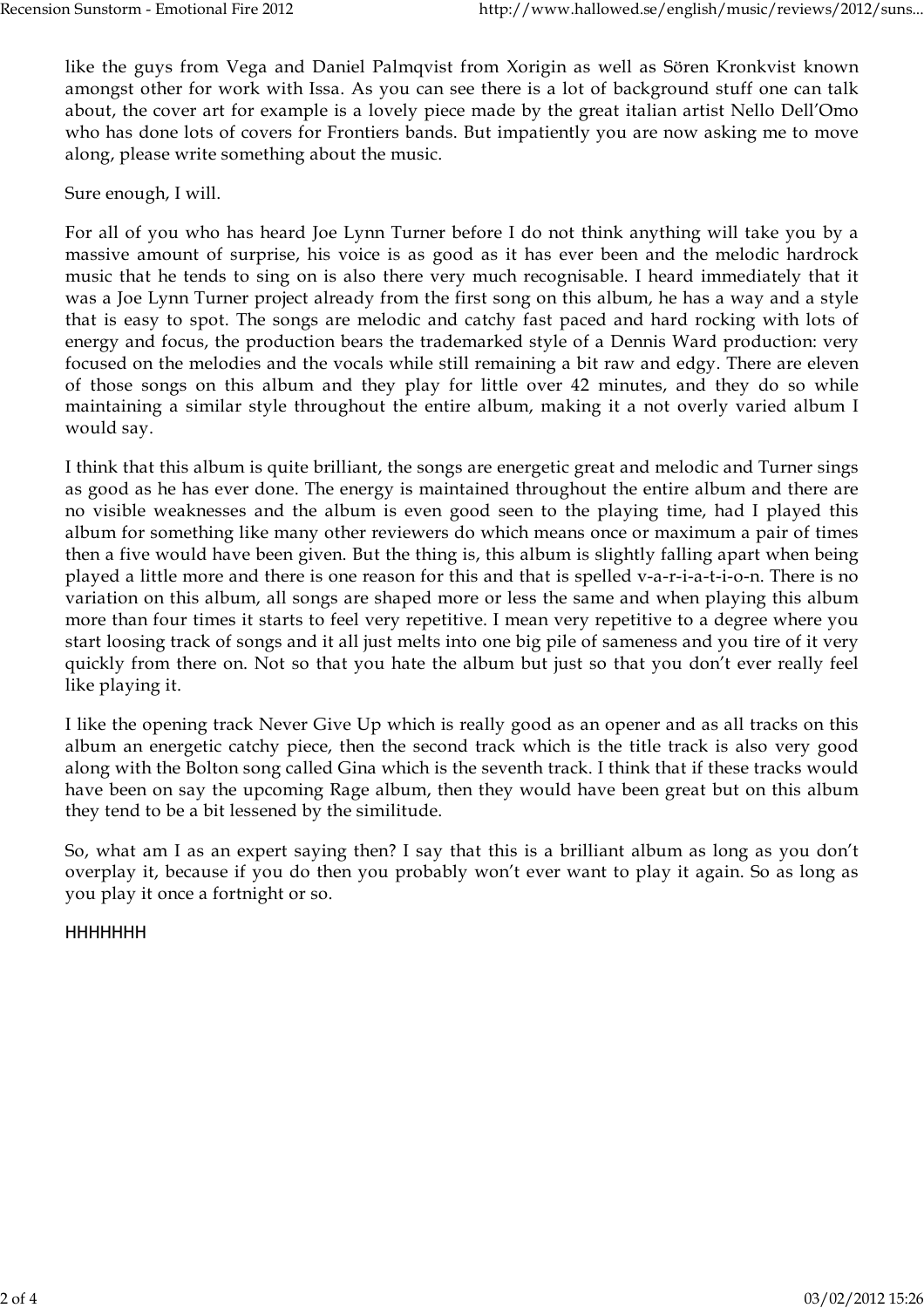Label: Frontiers Records Three similar bands: Whitesnake/Rainbow/Joe Lynn Turner Rating: HHHHHHH (4/7) Reviewer: Daniel Källmalm





Previous reviews: Sonic Station - s/t